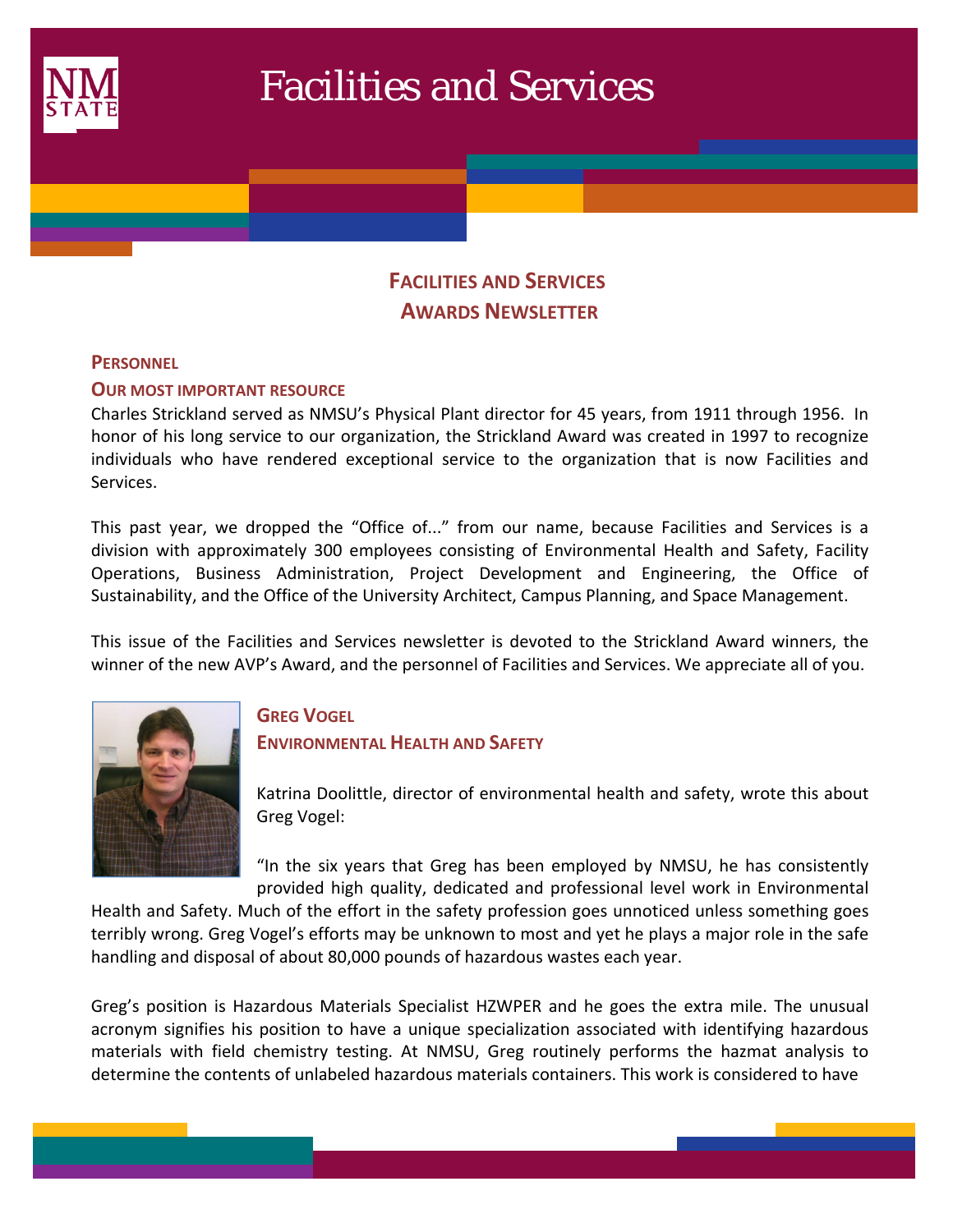a higher level of hazard because the test material is completely unknown. With specialized training, Greg was glad to expand his position function to include these hazardous duties. It is cost effective for NMSU to have his technical services readily available.

When it comes to pulling for the team, Greg is regularly taking on an extra load. The additional duties include teaching safety classes (especially the Defensive Driving and Hazardous Waste), taking on special projects that are in addition to his regular work load, and responding to unplanned situations that occur outside of business hours. Greg



makes the extra effort to ensure that the outcome of his work is of high quality and very professional. He takes on challenges and treats them as an opportunity to learn and grow. There are many situations of this type that have occurred and several have been responses to reported hazards that happened in the evening or on a holiday when he immediately responded from home.

During the 2011 weather closure of the NMSU campus, there was a hazardous waste quarterly shipment that had to be completed, loaded, and shipped to the disposal facility to insure compliance with EPA rules. The campus was closed and the roads were icy. In the sub-freezing temperatures, the waste storage building was barely staying above freezing temperatures. The waste shipment was a critical function that could not be performed by the supervisor alone. The other team members had a long drive to work that could have been dangerous because of the road conditions. Greg had been ill for several days previously but he offered to come in to help because he lived within a close distance. He wore a respirator to protect his lungs from the cold and to protect others from his illness. The crew safely loaded 100 drums of hazardous waste that icy, cold morning; that's enough drums to fill a full size semi-trailer. Without Greg's help, it would have been almost impossible to accomplish this shipment safely and on time. Greg is a committed team member, exceptionally considerate of others, and he puts NMSU success above his own. Greg Vogel consistently goes above and beyond for NMSU."

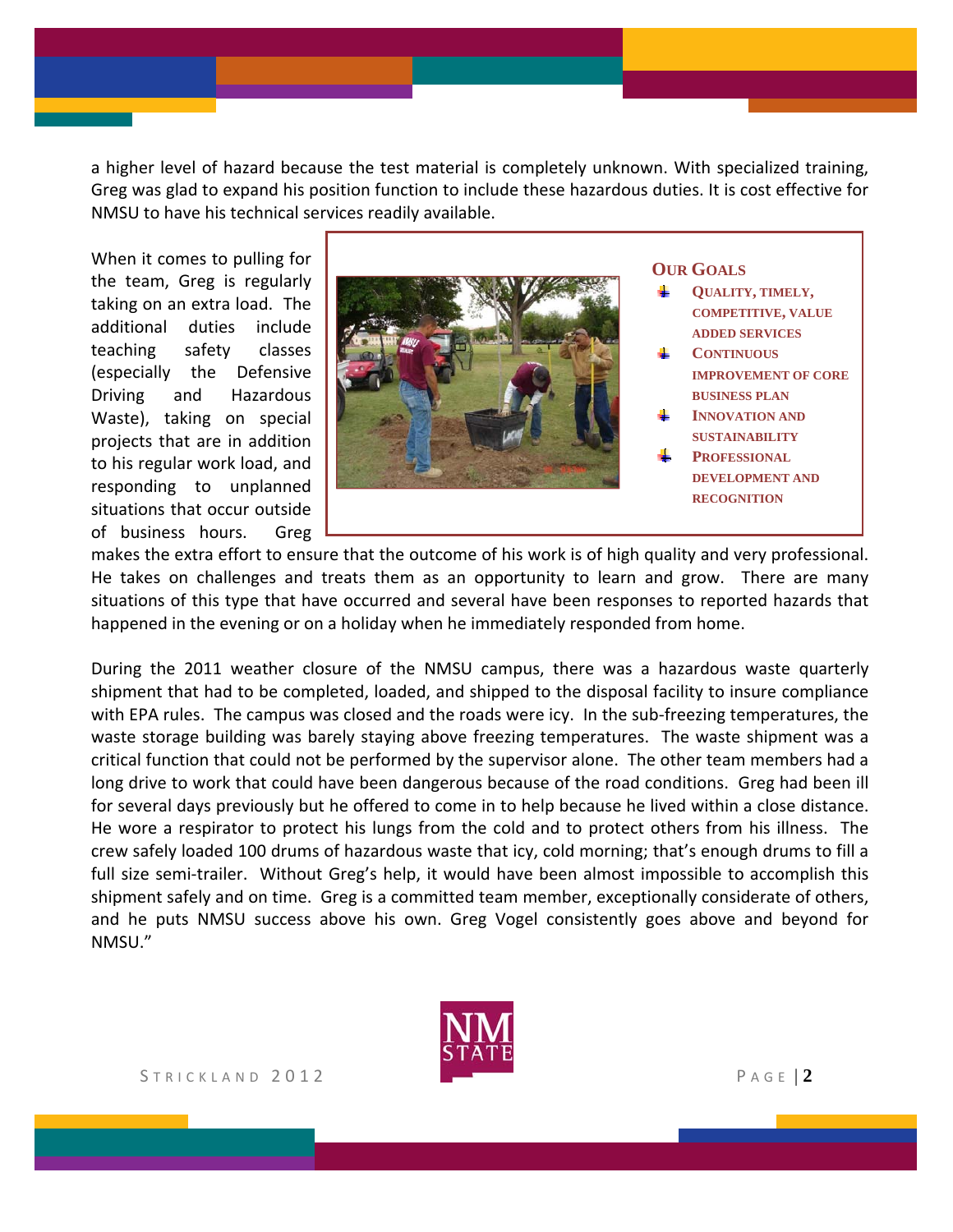

#### **STAN DYER**

#### **PROJECT DEVELOPMENT AND ENGINEERING**

Jack Kirby, executive director of project development and engineering, tells us this about Stan Dyer:

"Stan Dyer is a true asset to NMSU through his role as project manager in Facilities and Services. He deftly manages a large load of diverse projects, keeps his customers up to date on progress, and fiercely protects his schedules and budgets. In addition, Stan

has shown true leadership by taking the initiative to improve internal processes, training others in our work management software, and staying involved with the engineering group by assisting with technical designs. Many decisions he has made regarding project management have morphed their way into departmental procedures. The Strickland Award represents recognition for those who go above and beyond…and Stan certainly exemplifies this philosophy. "



# **OMAR MORENO FACILITY OPERATIONS**

Executive Director of Facility Operations Tim Dobson wrote about Omar Moreno:

"Mr. Moreno is totally committed to the mission of Facilities and Services. He focuses on what is important and leads by example. His willingness to look for a better way to do things and learn from

the process is commendable. He has a passion for getting the job done the first time without compromising his work standards. He does not make promises to our customers that he can't keep. He is dedicated to servicing our customers and will go the extra mile to meet a commitment to a customer. His commitment, dedication, and dependability are the driving force behind the Facilities and Services Aggie Recycling Program being ranked as one of the top five in the nation. Mr. Moreno is a valued asset to the organization."

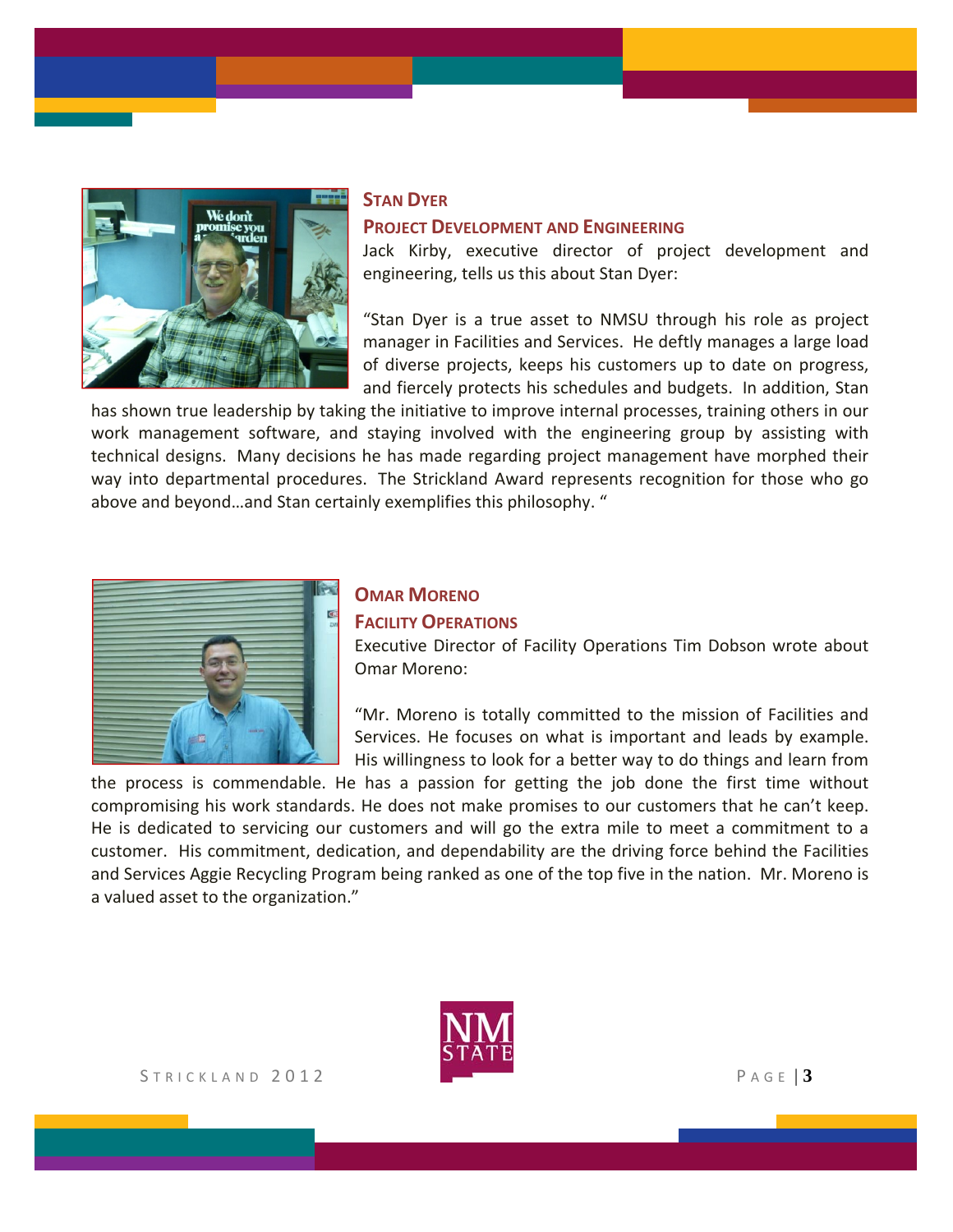

# **MATT OCHOA BUSINESS ADMINISTRATION**

Kelly Brooks, executive director of facilities administration, had this to say about Matt Ochoa:

"He is well respected by all throughout NMSU who work with him. He is knowledgeable and quick to respond and is always willing to look for improvements to processes or procedures. I have come to rely upon him heavily

and his organizational and leadership skills continue to strengthen our office. "

Others in his work unit write:

"He is extremely organized and conscientious. Additionally, he exhibits exceptional customer service skills by responding to all project related inquiries and issues in a timely and friendly manner. "

"Matt is always willing to help others. When there is a problem of any kind, he is willing to step in and give advice to help us resolve it. For example: helping Karen with the spreadsheets and/or giving advice to Maria on her work. Even when I ask him a stupid question, he is always willing to give me advice on how to handle the problems. He is doing an excellent job and I like working with him."



"…there are many reasons why he deserves this award. He is so knowledgeable about the Capital Project side of things. He works really well with both sides of the house in being able to provide whatever information is needed, whether it is project info or accounting data. He knows his deadlines and almost always has his reports done prior to having to be asked for them. This is something I know makes everyone's work so much easier. The accounts

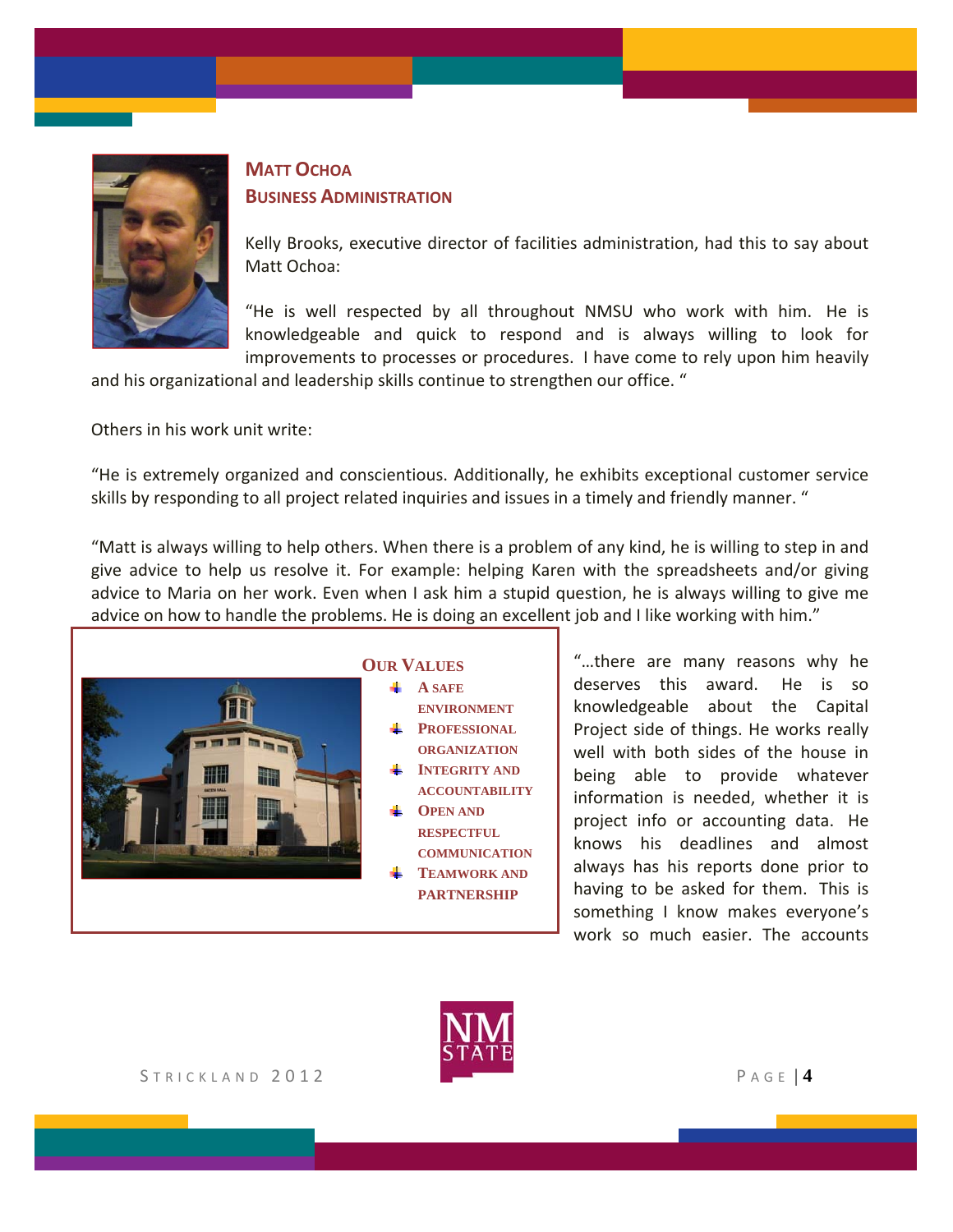payable staff really works well with him and really appreciates the guidance he provides to them in relation to their own position. He's a good professional mentor. Overall he is a real team player, hard worker and just overall nice guy who represents Facilities and Services at the highest level.

## **AVP'S AWARD**

The Strickland Award was created in 1997, and for the last two years one employee from each of the major work units has been selected. I rely heavily on the departments and / or unit heads to provide input for these awards, but this year I am adding the AVP's Award. Like the Sometimes Monday Morning Memo, this award will be given out annually or whenever the AVP feels like it. This award will be to recognize an employee or group of employees for a significant achievement or collection of outstanding work representative of the facilities and services values, goals, and mission.

When you're the boss, you come to the realization very quickly that rarely do you have the full details about what really goes on. You do quickly develop a tremendous appreciation for the many people who suit up and show up every day, and who quietly present the organization in a positive light by executing their work with little fanfare.

Alton has quite a few nice (and true) things to say below, but I want to note that this past year the winner of the award managed the construction of the Barnes and Noble Bookstore and the first phase of Chamisa II. For this past year, Henry has tackled challenge after challenge with these two projects, and both projects met their budget and deadlines. For these measurable achievements, I'd like to acknowledge **ENRIQUE (HENRY) ESPALIN OF PROJECT DEVELOPMENT AND ENGINEERING** as the first recipient of the AVP's Award.



# **ENRIQUE (HENRY) ESPALIN**

#### **PROJECT DEVELOPMENT AND ENGINEERING**

"Enrique (Henry) Espalin has been in the Facilities and Services Project Development and Engineering office since May of 2007. During this period, Henry has quietly completed 46 projects worth a value of \$59,000,000. Henry's most recent accomplishments are the Barnes and Noble Bookstore, Chamisa II Apartments, and now, the 10" Waterline

Rehabilitation projects. The Barnes and Noble Bookstore project contained unusual cost accounting issues to overcome. Due to the size and configuration of Chamisa II, Henry developed a very large and unique 1,300 + line item schedule of values to track this project's cost. As with any successful project, the outcome is a reflection of the person guiding the process. Henry's ability to fill this role is impressive.

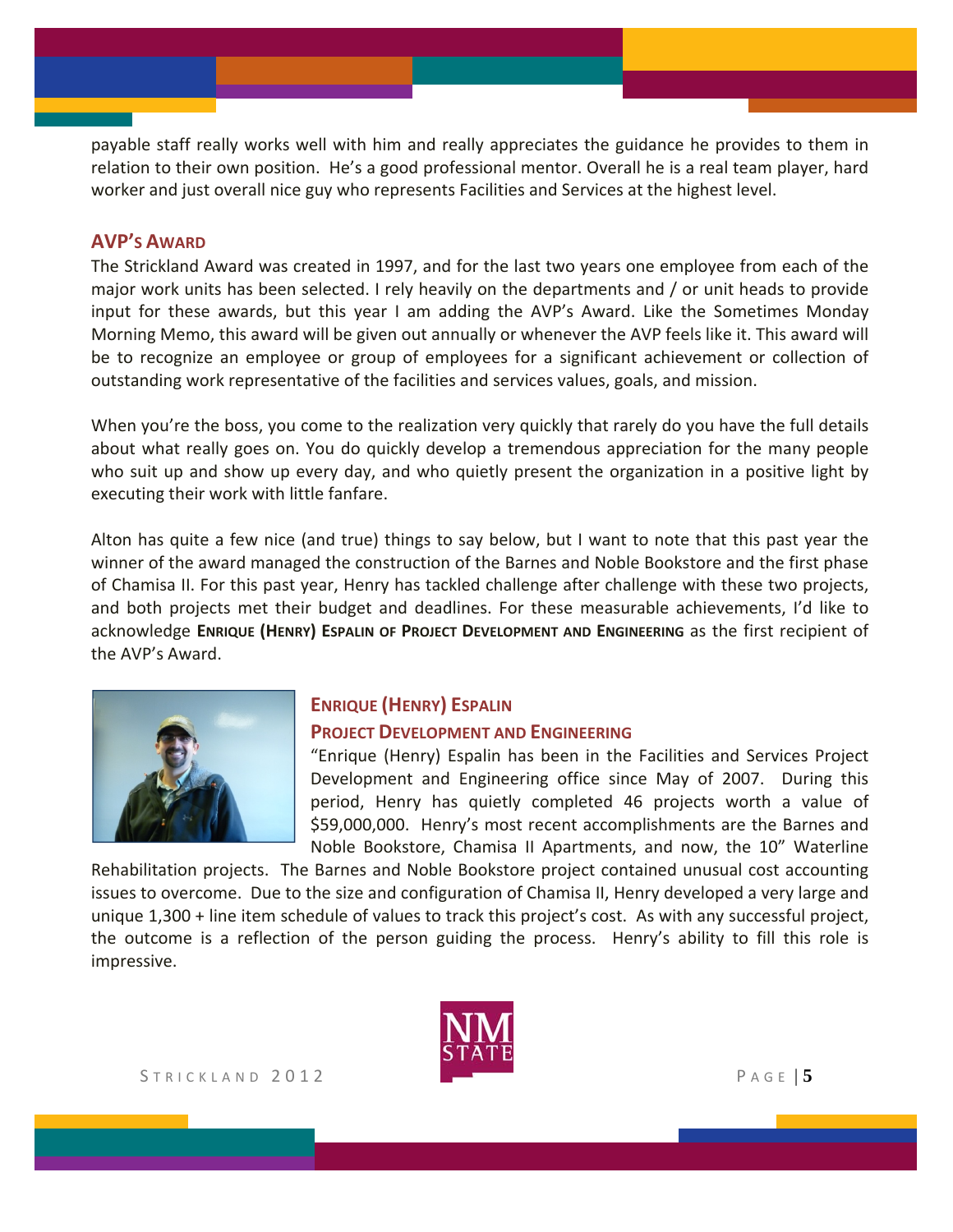On the personal level, Henry comes to work every day, intent on giving NMSU a 110% effort. His depth of construction knowledge; ability to resolve technical or difficult problems; and the manner in which he addresses the client and university needs; are far beyond his youthful age. Those who know and work with Henry appreciate his integrity and self control, and, thank him for coming to work every day. He is an incredible resource."

## **PROMOTIONS / HIRES…**

**PRISCILLA CARABAJAL** has joined us our associate fiscal assistant, some of you may remember her from when she worked in the Central Purchasing Office. Welcome!

# **FAREWELL TO..**

**FAREWELL TO JOHN GILKINSON (CENTRAL PLANT)** and **SALVADOR HERRERA (CUSTODIAL),** who have announced their decision to retire, joining **JERRY GUTIERREZ (HVAC), RAMON ALVAREZ (VEHICLE MAINTENANCE), AND GEORGE HERRERA (CUSTODIAL)** who had previously announced their retirement. We'll miss them all.

## **CONTINUOUS IMPROVEMENT**

APPA SUPERVISOR'S TOOLKIT / DESERT APPA REGIONAL GROUP

NMSU will host the APPA Supervisor's Toolkit from February 27 to March 1, 2012. Also, on the afternoon of March 1st, UTEP and NMSU facilities and EHS folks will hold the initial meeting of Desert APPA. Other invitees include the NMSU Community Colleges, El Paso Community College, and the Texas Tech Health Science Center – El Paso.

## **FACILITIES INTERNAL ADVISORY COMMITTEE**

**GREG VOGEL** will be starting the meetings of the Facilities and Services Internal Advisory Committee in the next month or two. We have asked for volunteers from each group or work unit. If you are interested in serving on this committee, please contact **GREG** or me.

To date, our volunteers include Damon W. Garland (Access Control), Ruben Madero (Paint), Juan C. Garnica (Structural Maintenance), Ester Amezquita (Grounds), Orlando Flores (Grounds), David Avalos (Plumbing), Tom Rubadeau (Electrical), Mark Blachford (Mechanical), Henry Espalin, (Project Development and Engineering), and Roe Day (Project Development and Engineering).